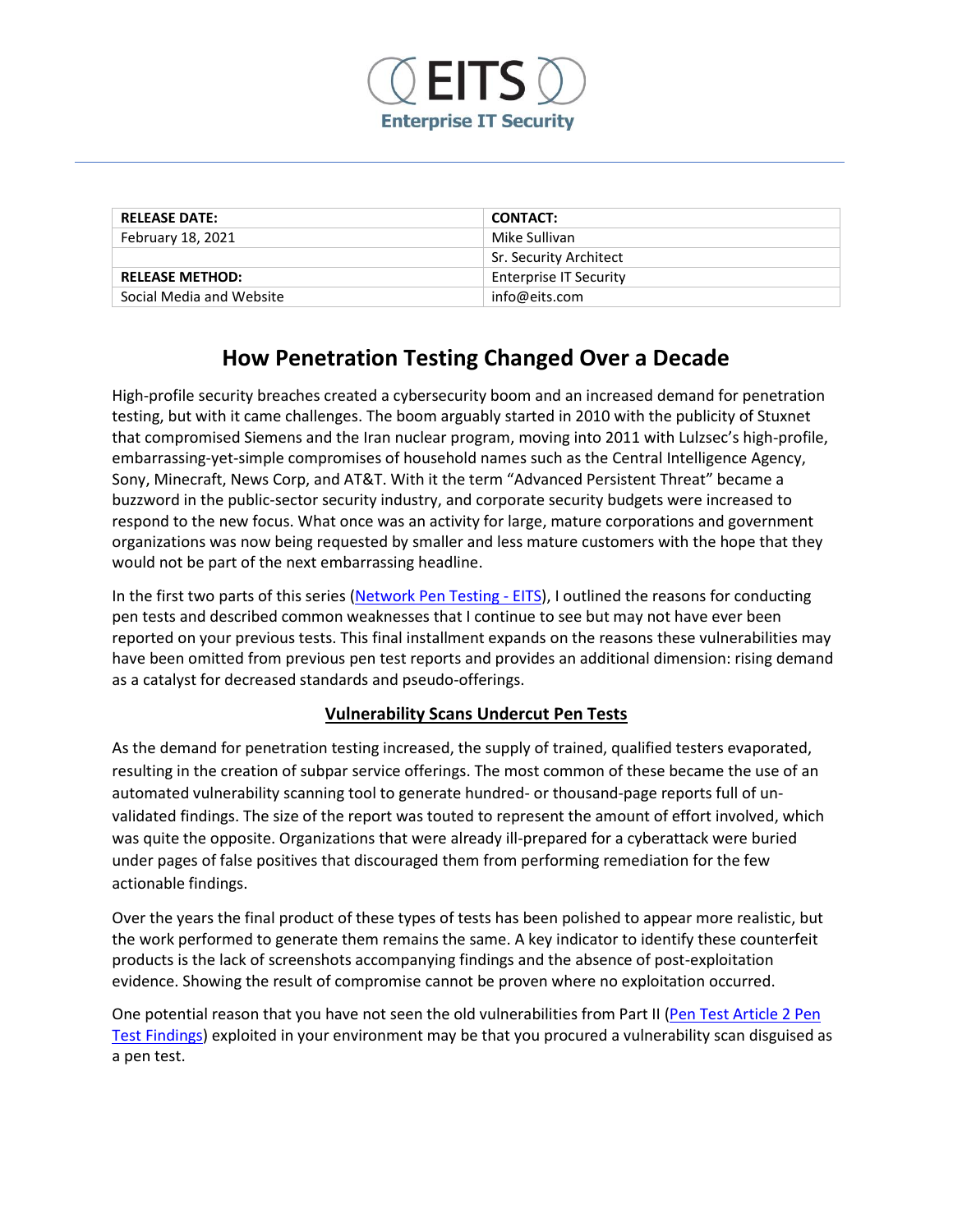

Vulnerability scans consist of automated checks searching for the existence of static information like version numbers or specific strings in a configuration. The existence of this information implies that a vulnerability exists, but it is not proof alone. Automated scans also do not have the ability to identify the impact of chaining vulnerabilities together to achieve a specific goal.

Vulnerability scanning has its place in your security program, specifically in your Vulnerability Management program. However, not all vulnerabilities are exploitable and penetration testing is supposed to dive deeper into what can be proven, to allow you to prioritize your remediation activities.

The resulting output of one of these types of tests may include findings for some of the vulnerabilities discussed in Part II. However, they are likely to be reported as Medium or Low severity – the default of the scanner – and are either overlooked or remain under the threshold of remediation for most organizations.

## **Shorter Timeframes Limit Accuracy and Narrow Focus**

Other reasons you may not have seen these findings before stems from the same restriction of supply vs. demand. With a limited number of qualified resources to perform testing comes shorter timeframes and a more limited scope of investigation.

#### **The One-week Standard**

High demand for testing and low supply of testers, now coupled with the invasion of low-level effort vulnerability scans, resulted in a race to the bottom for the length of an engagement. Unfortunately, once the dust settled, the industry appeared to settle on one week for the total duration of a pen test. While this allows for a significant number of penetration tests to be completed each year in a metricsdriven business world, corners must be cut. Not all devices can be tested, not all attack paths can be explored, and testers may not be able to spend more than 15 minutes on an anomaly that may have been discovered. In an effort to standardize testing methodology for the tight timeframe, many methods are left on the cutting room floor.

One size does not fit all so work with your vendor to ensure that all use cases that you need tested will be performed. If you do not have use cases in mind, ask your tester how they handle running out of time on an engagement. My preference on time-boxed tests is closer to 4 weeks to simulate low and slow attacks, which are hard to detect. This also allows for just as much time to focus on postexploitation activities, which are arguably more valuable than knowing the point-in-time vulnerability that a real-world attacker can take advantage of to access and siphon off your sensitive information.

#### **One Path of Attack**

This compressed timeline creates another problem: testers find themselves focusing on a single attack path, though you may have an environment containing multiple compromise vectors. They work through their process of exploitation, elevation and pivoting to achieve their goal but have only explored one path. The documentation is great, and the recommendations make it possible to fix and validate, but your next pen test results in complete compromise all over again via a different method. This and many more methods existed during the first test but were not explored because of time constraints.

As the customer, your remediation process has been dragged out over multiple years, during which you may have suffered from a false sense of security and believed that all the holes had been identified and plugged. Customers and vendors should be reasonable when setting timeframe expectations during the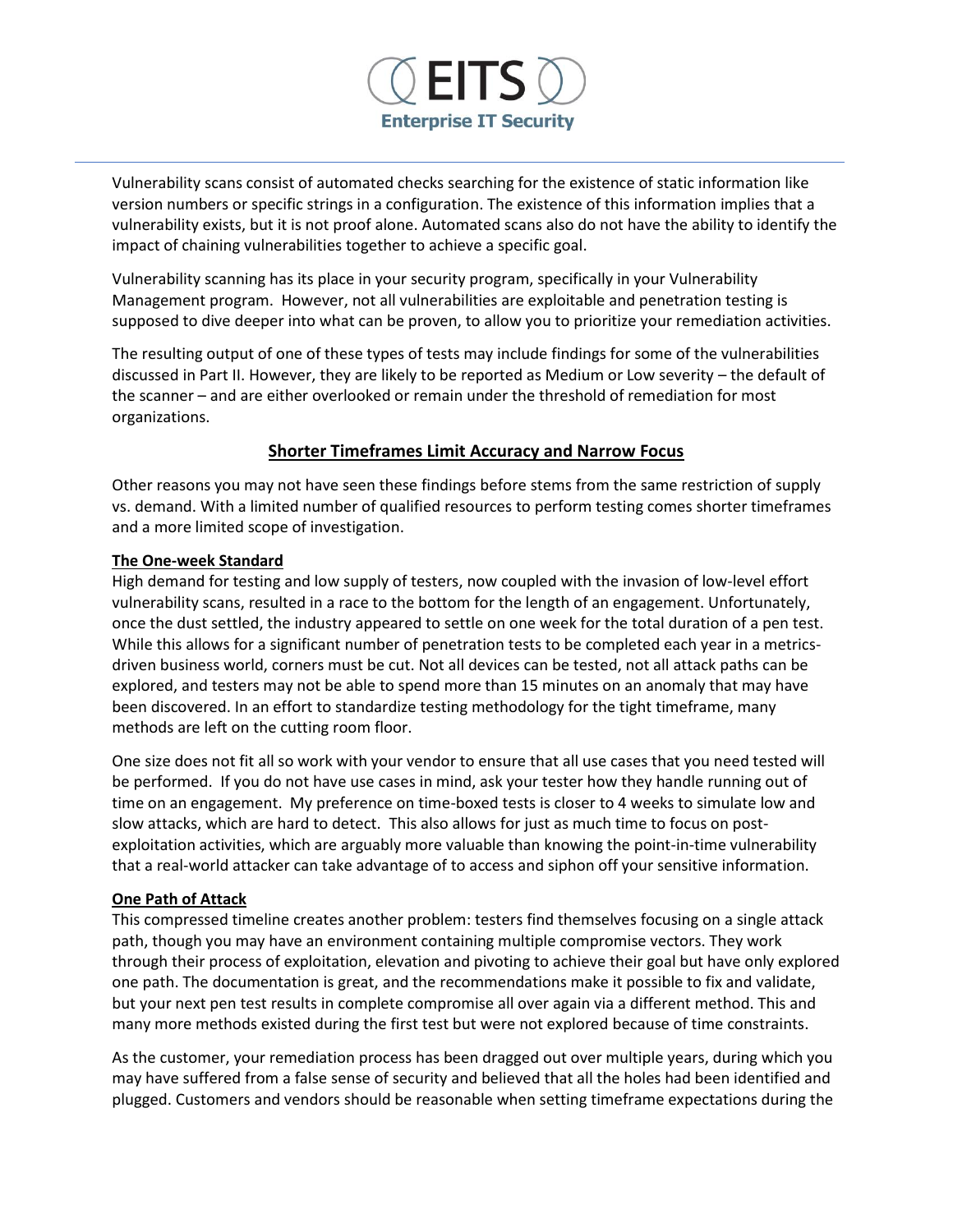

scoping portion of their tests. While time directly affects cost, you must remember that you get what you pay for. Would you like to have?

 $\triangleright$  A test that exploited one weakness which results in privilege escalation but relies on you to imagine the impact to the business?

- OR -

 $\triangleright$  A test that exploits multiple weaknesses which results in access to sensitive information and explains the thought process used to get there, as well as the proof of what information was accessed?

## **New Talent in the Field Presents New Challenges**

While the cybersecurity industry has responded to the lack of qualified staff and attempted to remedy this portion of the equation, we have also introduced another problem: the next generation does not have the same prior knowledge to pull from as experienced security staff. Many of these new penetration testers were not in the IT field or even the job market when these vulnerabilities were discovered and discussed at length. Pen-testing skills are built on top of fundamental administration experience. Knowing how to abuse existing functionality in a system requires knowledge of how that system is being used. This knowledge comes from painful experience during the implementation and maintenance of that system.

The reinforcements have been taught the latest techniques to take advantage of the newest vulnerabilities because of the ever-increasing pace that they are discovered, but they are missing the old attack methodologies that still exist due to lack of experience. So, the new breed of tester may be adept at identifying and exploiting modern-day problems while not even realizing that the attack surface is even larger. This highlights the need for differing sources to perform your regularly scheduled penetration tests.

Even among well-seasoned penetration testers, everyone has their own unique skillsets, backgrounds, and capabilities. A tester with a networking background will attack an organization in a completely different way from one with a background in web design. Both tests may end successfully and provide customers valuable information on how to secure their environment, but the tests will in no way be equal. Therefore, it is important to have multiple vendors perform your scheduled testing so that you have a variety of methodologies and skillsets focusing on your environment.

#### **How to Get the Best Penetration Test Results**

The cybersecurity boom that came on the heels of highly publicized attacks caused some adverse effects for the IT security world. Keep these industry trends and shortfalls in mind when securing your next pen test:

**Ensure you are not settling for a vulnerability scan disguised as a penetration test**. A vulnerability scan is not a penetration test. Vulnerability scanning is a legitimate piece of your security program, but customers should expect them to cost much less due to their entirely automated nature. Do not be afraid to ask for a sample report or come right out and ask if the offering is just a vulnerability scan. If the vendor does not provide proof of the exploitation in the report, then you did not get a penetration test.